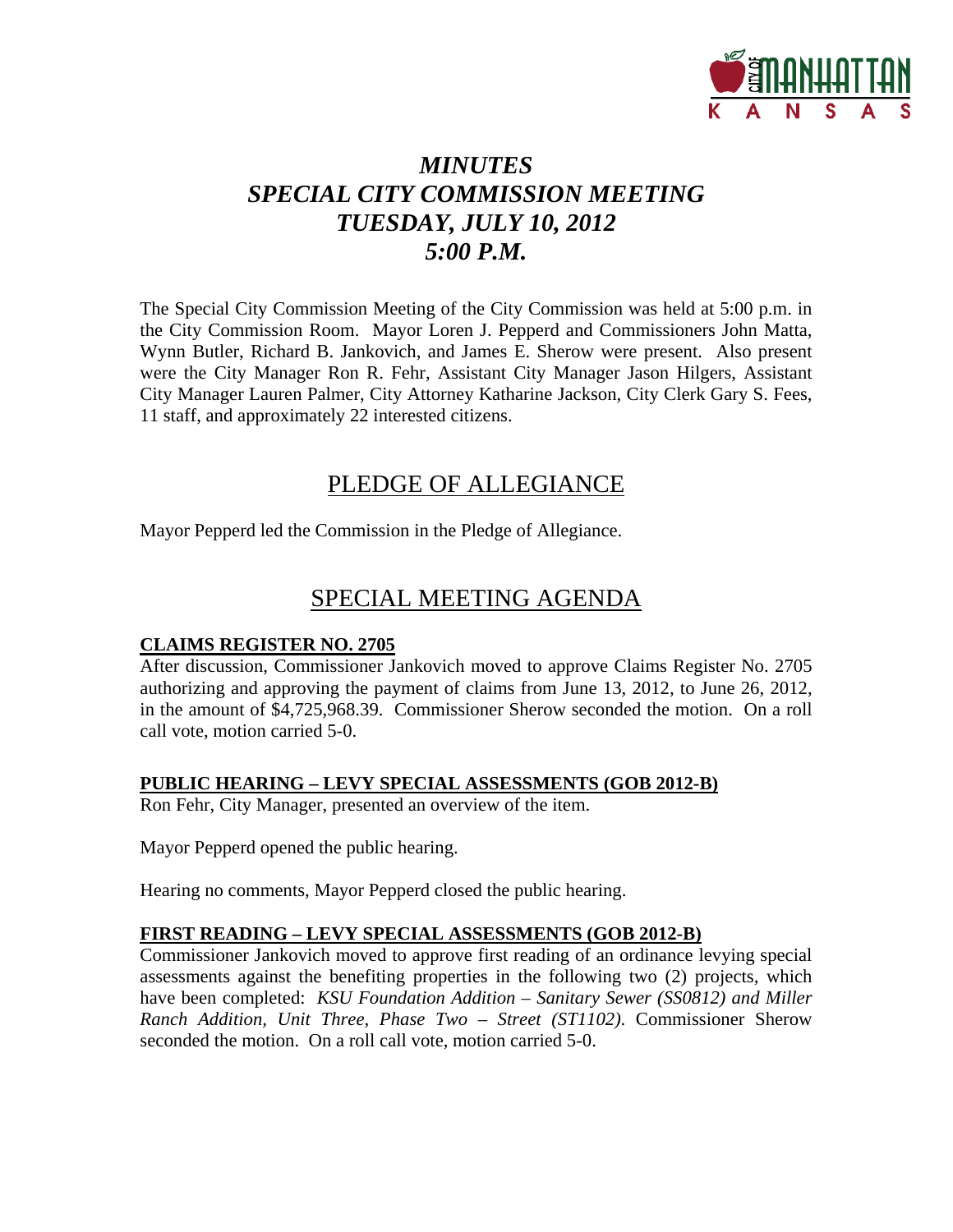**Minutes** City Commission Meeting July 10, 2012 Page 2

### WORK SESSION

### **PRELIMINARY 2013 BUDGET AND PRELIMINARY 2013-2018 CAPITAL IMPROVEMENTS PROGRAM (CIP)**

Linda Knupp, Director, Manhattan Public Library, presented an overview of key elements of the 2013 Budget for the Manhattan Public Library. She then responded to questions from the Commission.

Cindy Bontrager, Assistant Vice President/Budget Planning, Kansas State University, City/University Projects Fund, presented an overview of projects proposed for 2013. She then responded to questions from the Commission and provided additional detail on the proposed projects and funding for the Visitor's Center.

Lauren Palmer, Assistant City Manager, provided additional information on the Visitor's Center and funding request.

Deanna Hall, President, Crime Stoppers of Manhattan/Riley County, presented background information on Crime Stoppers and the funding mechanisms that support their efforts to make Manhattan a safer place to live and do business. She then provided additional information regarding funding received from court costs at Municipal Court.

Ron Fehr, City Manager, provided additional information on funds received from Municipal Court.

Lyle Butler, President, Manhattan Area Chamber of Commerce, presented a mid-year overview of contract services with the City of Manhattan and budget request for 2013. He presented information on the Manhattan hotel properties; transient guest tax receipts; marketing efforts and tools employed; and conferences, tours, events, and associated revenues generated. He presented an overview of the Economic Development funding sources and funding trends between the City of Manhattan and the private sector; strategies for growth; annual new building permit values; workforce development; and the potential workforce pool with Fort Riley. He provided an update on the Military Relations Committee and program. He also provided information on the Manhattan 24/7 program to market Manhattan, Manhattan pull factors and rankings, retail sales figures, and recent accolades received from Forbes and Area Development magazines.

Frank Beer, Chair-Elect, Manhattan Area Chamber of Commerce Board of Directors, voiced appreciation with the partnership between the City and the Chamber and stated that the Chamber has stepped-up fundraising for the Advantage Manhattan program. He provided additional information on the Manhattan 24/7 program and efforts necessary to be a retail trade center.

Ron Fehr, City Manager, provided an overview of the Flint Hills Discovery Center and proposed 2013 Budget.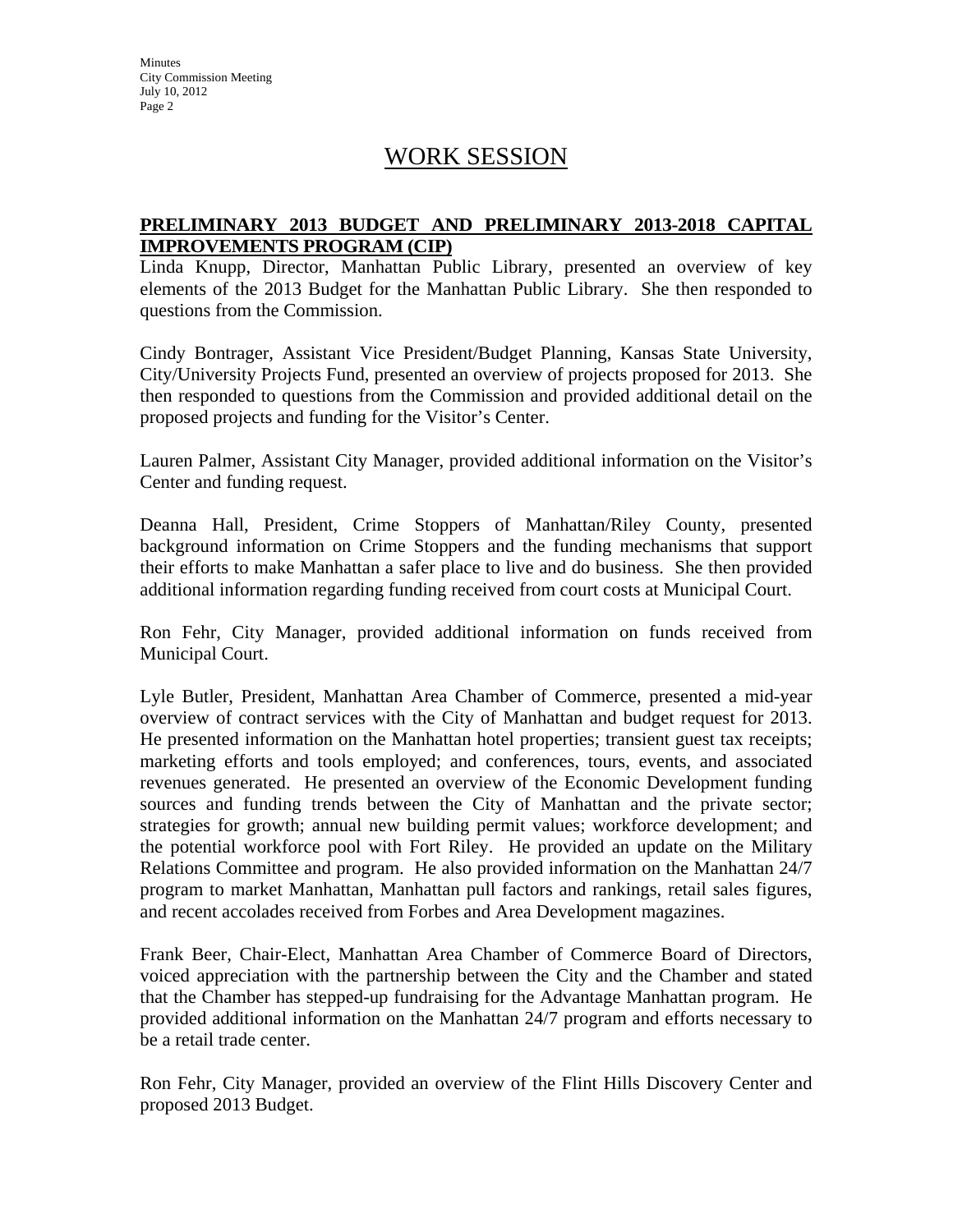**Minutes** City Commission Meeting July 10, 2012 Page 3

### WORK SESSION *(CONTINUED)*

#### **PRELIMINARY 2013 BUDGET AND PRELIMINARY 2013-2018 CAPITAL IMPROVEMENTS PROGRAM (CIP)** *(CONTINUED)*

Bob Workman, Director, Flint Hills Discovery Center, presented an overview of the financial summary, memberships, volunteers, and usage statistics for the Flint Hills Discovery Center. He then responded to questions from the Commission regarding volunteers, budget and donations, exploration of a potential restaurant, and the Flint Hills Discovery Center Foundation.

Cheryl Collins, Director, Riley County Museum, responded to questions from the Commission regarding the operating costs of the Wolf House Museum and informed the Commission that the support the City provides is appreciated.

Pamela Jager, Operations Officer, City of Manhattan, presented an overview of changes made from the third Work Session on the proposed 2013 City Budget; the proposed 2013 mill levy; major contributors to increases in the 2013 Budget; current increases in property taxes for City and outside services; and options for the Commission to reduce property taxes. She provided information on the Budget publication deadline and stated that the public hearing of the 2013 City Budget would be held August 14, 2012.

After discussion and comments from the Commission regarding Crime Stoppers of Manhattan/Riley County, Commissioner Matta requested that City Manager Fehr contact Brad Schoen, Director, Riley County Police Department (RCPD), to see if he would be willing to absorb the Crime Stoppers funding request as part of the 2013 RCPD Budget.

Ron Fehr, City Manager, responded to questions from the Commission and provided additional information on the partnership with the Manhattan Area Chamber of Commerce and the success of the Advantage Manhattan program to leverage private funds that support economic development initiatives.

After discussion and comments from the Commission regarding the Convention and Visitors Bureau and use of the transient guest tax, Ron Fehr, City Manager, provided an overview of Charter Ordinance No. 46 regarding disbursements from the city Transient Guest Tax Fund. He then responded to questions from the Commission and provided additional information on the Economic Development Fund and revenue projections, as well as revenue projections and the budget for the Flint Hills Discovery Center.

Bernie Hayen, Director of Finance, responded to questions from the Commission regarding the proposed mill levy and considerations regarding the impact on the mill levy.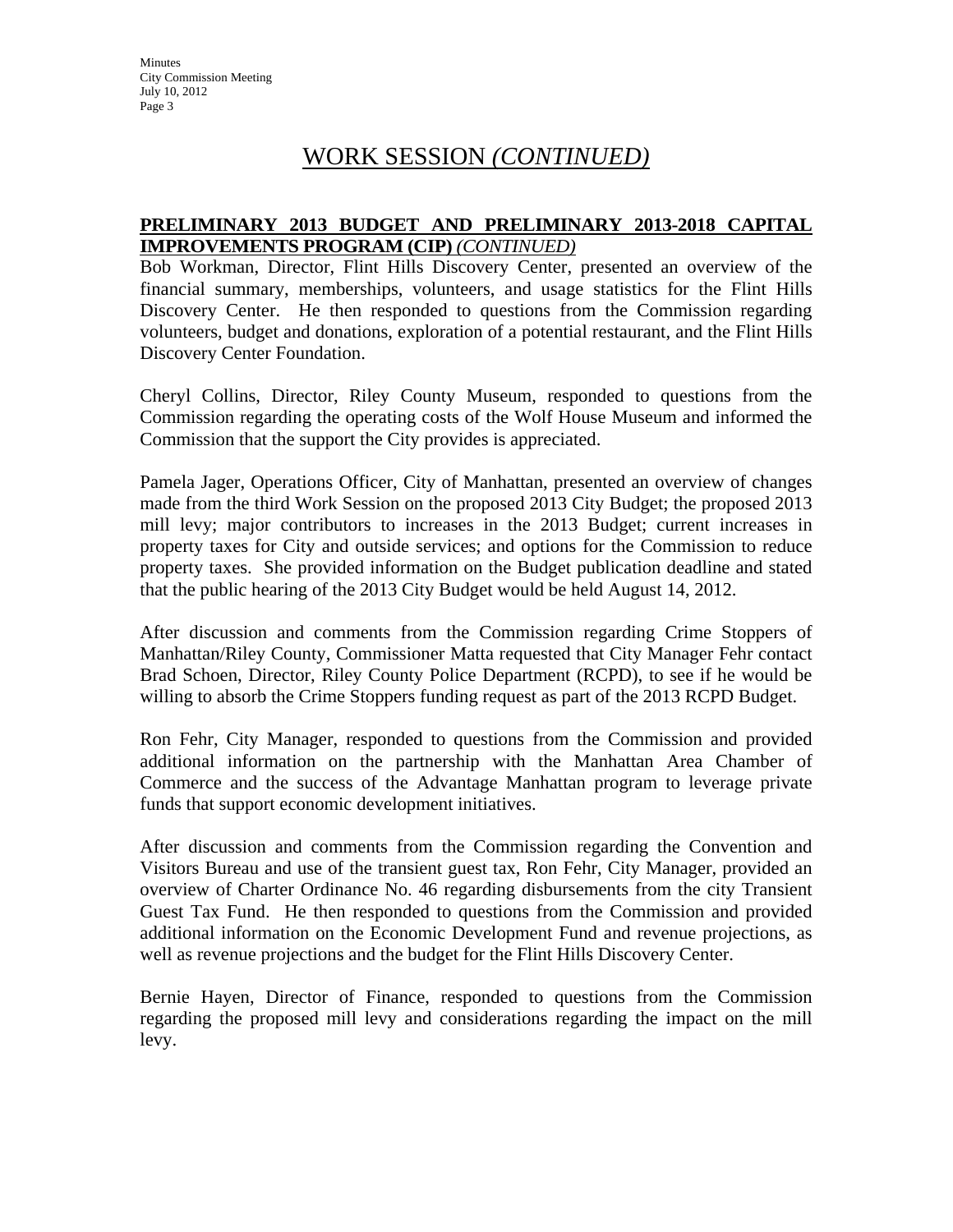**Minutes** City Commission Meeting July 10, 2012 Page 4

### WORK SESSION *(CONTINUED)*

#### **PRELIMINARY 2013 BUDGET AND PRELIMINARY 2013-2018 CAPITAL IMPROVEMENTS PROGRAM (CIP)** *(CONTINUED)*

After additional discussion and comments from the Commission regarding the proposed 2013 Budget reduction options and quality of life and growth-related items, Ron Fehr, City Manager, provided additional information on the possible reduction list provided and informed the Commission that a consensus is needed on what the publication amount should be for the August 14, 2012, public hearing on the 2013 City Budget.

Bernie Hayen, Finance Director, and Ron Fehr, City Manager, provided additional information and clarification on the items and options provided as potential reductions for the 2013 Budget. They both responded to questions from the Commission and provided additional information regarding cuts that have already been made in the proposed 2013 Budget and stated that updated sales tax figures will be available at the August 14, 2012, Special City Commission meeting.

Ron Fehr, City Manager, responded to questions from the Commission regarding initiating parking fees for the new parking garage and informed the Commission that an overall parking management strategy and analysis is needed. He suggested that the Commission move forward with publishing the budget and implementing items suggested in Option B *(See Attachment No. 1)* and reiterated that the published budget amount can be reduced. He reiterated that the public hearing and first reading of an ordinance to finalize the 2013 Budget would be on the August 14, 2012, Special City Commission meeting.

Bernie Hayen, Director of Finance, voiced concern with the bonding rating agencies reaction to potential reductions in reserve accounts.

After additional discussion and comments from the Commission on the proposed 2013 Budget and Budget Reductions List, Mayor Pepperd stated that a consensus is needed on the publication of the budget and that there is a desire from the majority of the Commission to go through Option D *(See Attachment No. 1)* reductions, minus the delinquencies listed for publication, and to keep the General Fund Reserves and the Bond and Interest Reserves.

Peter Van Kuren, Airport Director, responded to questions from the Commission regarding the personnel requested in the 2013 Budget. He stated that when the Manhattan Regional Airport expansion is completed to meet the continued growth of the Airport, the two positions will need to be filled to meet the demands.

Ron Fehr, City Manager, informed the Commission that it his understanding that there is a majority of support to proceed with publication of the 2013 Budget through Option D, without the delinquencies.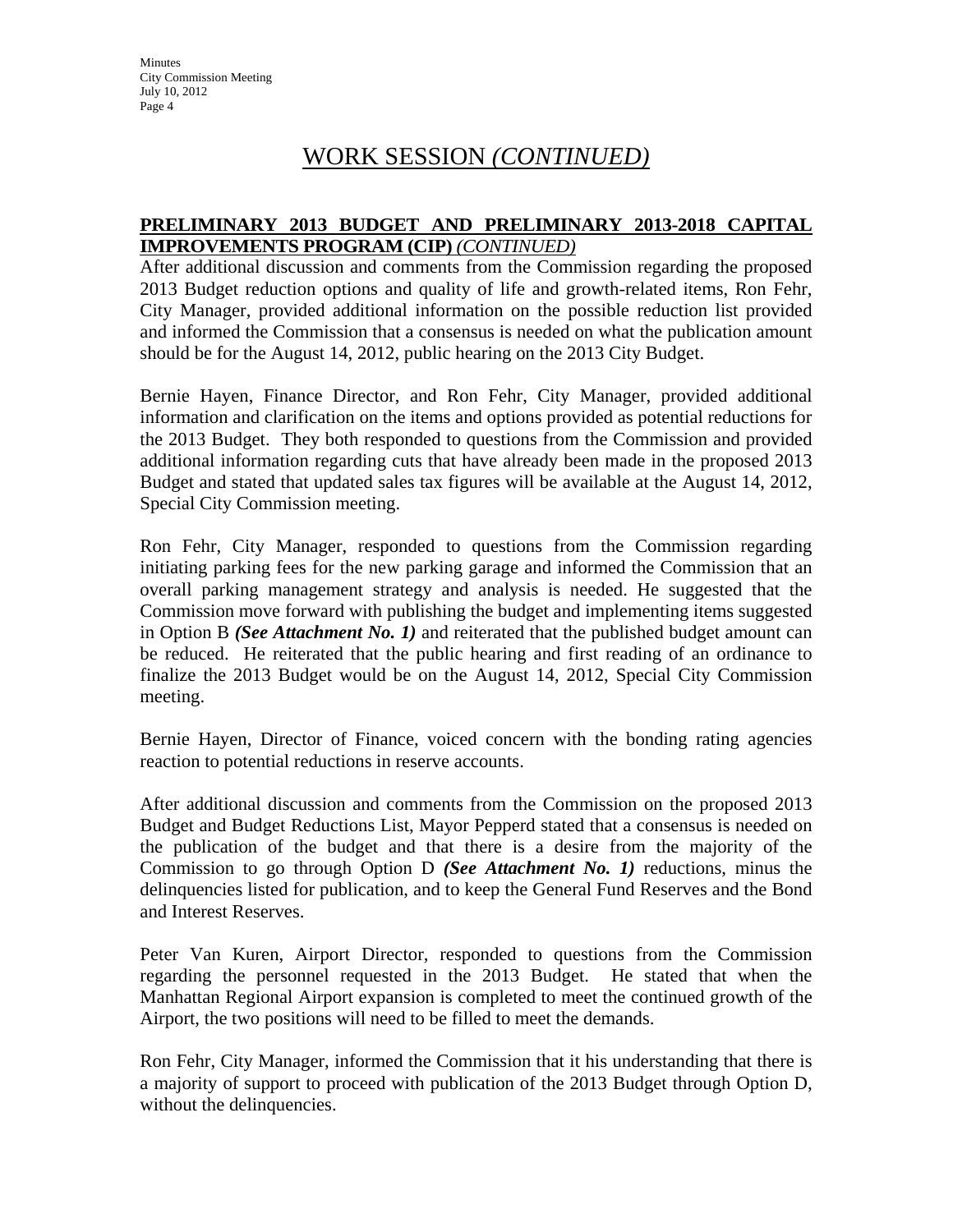## WORK SESSION *(CONTINUED)*

#### **PRELIMINARY 2013 BUDGET AND PRELIMINARY 2013-2018 CAPITAL IMPROVEMENTS PROGRAM (CIP)** *(CONTINUED)*

Jason Hilgers, Assistant City Manager, provided additional information on the revised budget and the projected impact on the mill levy.

At 7:45 p.m., Mayor Peppered informed the community that the Commission would be discussing the sales tax initiative and Metropolitan Planning Organization items after a brief recess.

### **SALES TAX INITIATIVE**

Mayor Pepperd introduced the sales tax initiative discussion item and announced that the Riley County Commission has decided to proceed ahead with its own quarter-cent sales tax proposal for voters in November without receiving an opinion from the Attorney General's Office.

Ron Fehr, City Manager, provided additional information on the item and informed the Commission that this topic will be on the next Joint City/Riley County/Pottawatomie County meeting agenda. He distributed and highlighted the City Commission Agenda Memorandum from the March 27, 2012, City Commission meeting regarding the discussion of ballot options for the renewal of the 2002 Riley County Roads and Jobs half-cent sales tax and provided possible options and considerations on the timing of the ballot question for either November 2012, April 2013, or holding a special election. He then responded to questions from the Commission.

The Commission discussed the importance for the renewal of the sales tax to be successful and discussed the pros and cons regarding the timing for the ballot.

Lyle Butler, President, Manhattan Area Chamber of Commerce, responded to questions from the Commission regarding the importance and considerations on the timing of the sales tax initiative ballot question. He stated that it will be important to provide adequate time for education and to make very clear that this would be a renewal of an existing tax and not an additional tax. He said that voters will need to be aware that a city sales tax will capture city sales tax revenues in Pottawatomie County.

Ron Fehr, City Manager, responded to questions from the Commission and stated that the sales tax currently being collected would end December 31, 2012. He then highlighted several projects completed with the use of economic development funds.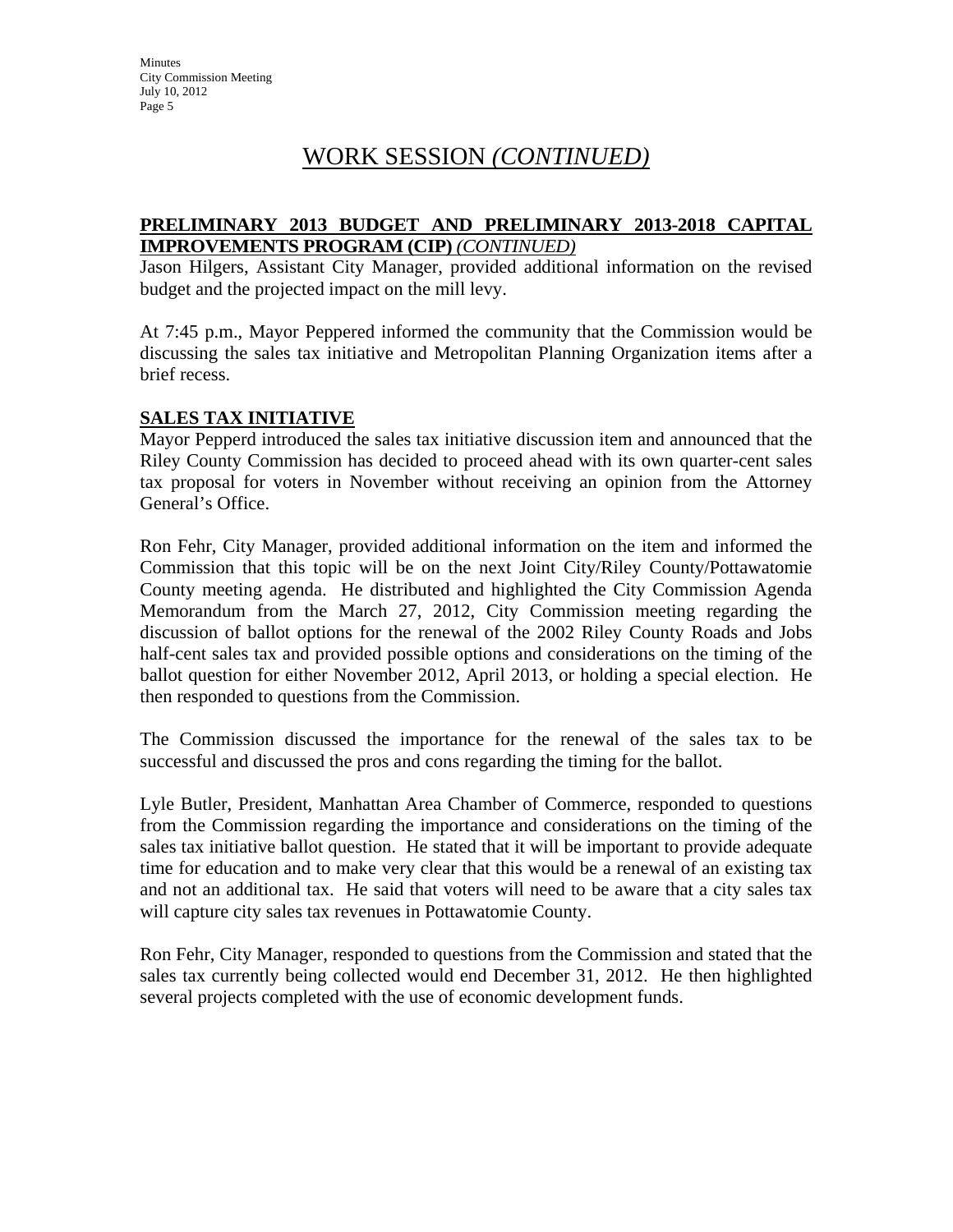Minutes **City Commission Meeting** July 10, 2012 Page 6

### WORK SESSION (CONTINUED)

#### **SALES TAX INITIATIVE (CONTINUED)**

After additional discussion and comments from the Commission regarding the pros and cons on the timing of the ballot question for the City and use of sales tax proceeds, Ron Fehr, City Manager, informed the Commission that City staff would work on framing the language for the ballot question, defining initiatives for use of the sales tax proceeds, and stated that the earliest the item would be back to the City Commission for action would be at the August 14, 2012, City Commission meeting.

Lauren Palmer, Assistant City Manager, provided additional information on the importance of timing and stated the item will need to be completed in August in order for Riley County to have the question on the November election ballot.

#### METROPOLITAN PLANNING ORGANIZATION

Mayor Pepperd provided background information on the Metropolitan Planning Organization (MPO) meeting held earlier in the day.

Ron Fehr, City Manager, provided additional information on the representation of those present at the MPO meeting and discussed the option maps that were provided. He stated that the item would be discussed at the next Joint City/Riley County/Pottawatomie County meeting.

After additional discussion and comments voiced by the Commission on the option maps presented, Ron Fehr, City Manager, provided clarification on the transportation plan and map preferences. He then provided an overview from the MPO discussion meeting and responded to questions from the Commission regarding the MPO map options and boundaries, the grant application process, and the financial and staffing responsibilities and considerations of the MPO.

#### **ADJOURNMENT**

At 9:00 p.m., the Commission adjourned.

ees/MMC, City Clerk